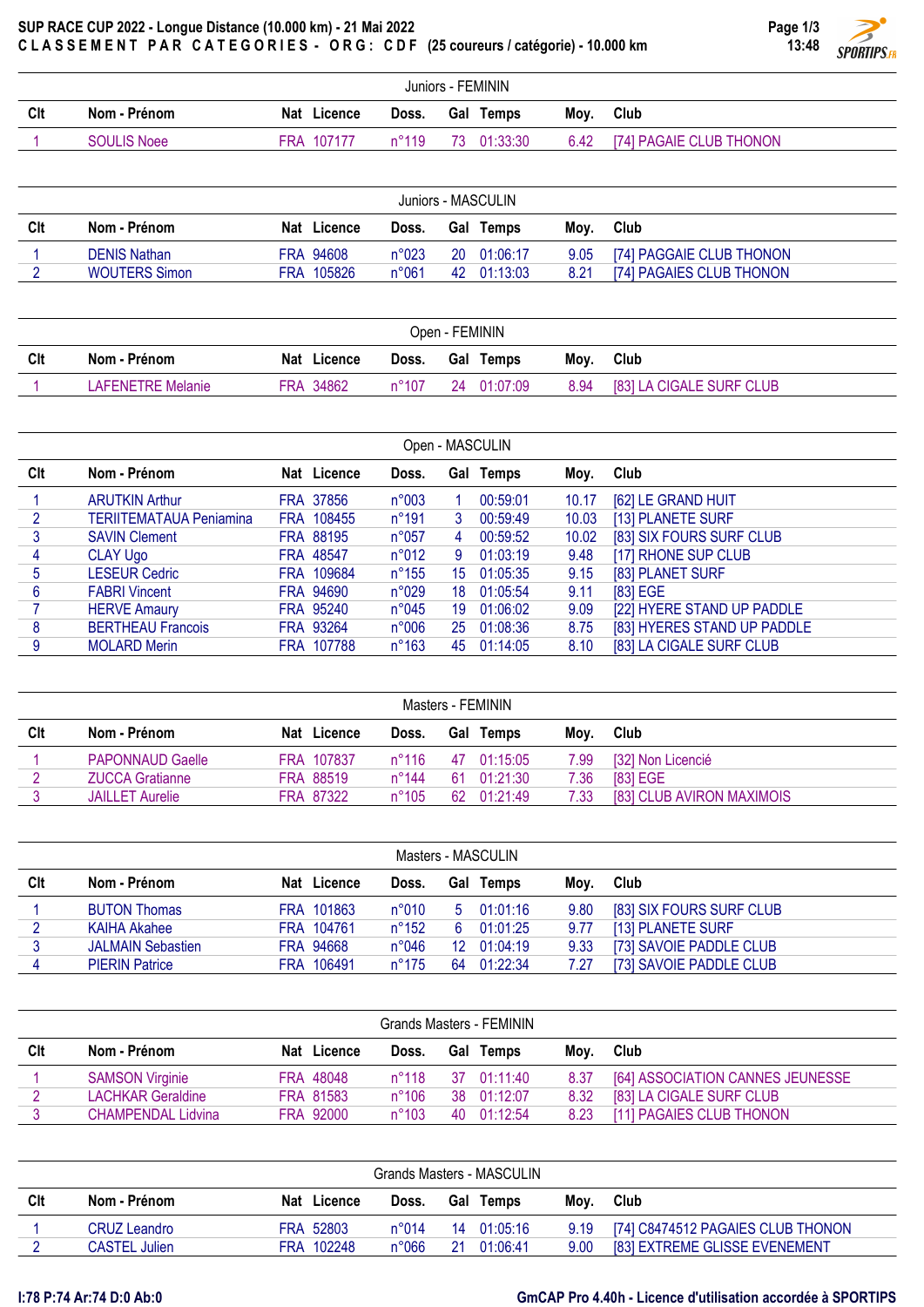## SUP RACE CUP 2022 - Longue Distance (10.000 km) - 21 Mai 2022 CLASSEMENT PAR CATEGORIES - ORG: CDF (25 coureurs / catégorie) - 10.000 km



|            | Grands Masters - MASCULIN |             |                |    |             |      |                             |  |  |  |  |  |
|------------|---------------------------|-------------|----------------|----|-------------|------|-----------------------------|--|--|--|--|--|
| <b>CIt</b> | Nom - Prénom              | Nat Licence | Doss.          |    | Gal Temps   | Mov. | Club                        |  |  |  |  |  |
|            | <b>MORA Xavier</b>        | FRA 93961   | $n^{\circ}051$ |    | 32 01:10:54 | 8.46 | [64] CANNES JEUNESSE        |  |  |  |  |  |
| 4          | <b>BOUCHARD Gregoire</b>  | FRA 22133   | $n^{\circ}022$ |    | 35 01:11:39 | 8.37 | [83] EGE                    |  |  |  |  |  |
| 5          | <b>MACHINET Ludovic</b>   | FRA 82368   | $n^{\circ}049$ |    | 39 01:12:52 | 8.24 | [34] TEAM VARUA HOE         |  |  |  |  |  |
| 6          | <b>BARALLE Nicolas</b>    | FRA 93132   | $n^{\circ}020$ | 41 | 01:13:03    | 8.22 | [34] LAC ANNECY PADDLE CLUB |  |  |  |  |  |
|            | <b>MOUCHON Jean-Denis</b> | FRA 38203   | $n^{\circ}165$ | 48 | 01:15:08    | 7.99 | [66] PADDLING IN ANTIBES    |  |  |  |  |  |
|            |                           |             |                |    |             |      |                             |  |  |  |  |  |

|     | Kahunas - FEMININ           |             |                |    |             |      |                          |  |  |  |  |  |
|-----|-----------------------------|-------------|----------------|----|-------------|------|--------------------------|--|--|--|--|--|
| Clt | Nom - Prénom                | Nat Licence | Doss.          |    | Gal Temps   | Moy. | Club                     |  |  |  |  |  |
|     | <b>CARON Marie</b>          | FRA 100644  | $n^{\circ}140$ |    | 36 01:11:40 | 8.37 | [66] CANNES JEUNESSE     |  |  |  |  |  |
|     | <b>LEZER Laetitia</b>       | FRA 97532   | $n^{\circ}112$ | 46 | 01:14:31    | 8.05 | [92] Non Licencié        |  |  |  |  |  |
| 3   | <b>LEVALLOIS Fabienne</b>   | FRA 107921  | $n^{\circ}111$ | 53 | 01:17:02    | 7.79 | [20] CAPO SURF CLUB      |  |  |  |  |  |
| 4   | <b>BRAIRE-MORIS Estelle</b> | FRA 93184   | $n^{\circ}102$ | 59 | 01:20:12    | 7.48 | [65] PADDLING IN ANTIBES |  |  |  |  |  |
| 5   | <b>LORENZO Sandrine</b>     | FRA 98691   | $n^{\circ}143$ | 60 | 01:21:03    | 7.40 | [83] Non Licencié        |  |  |  |  |  |
| 6   | <b>POURREYRON Marie</b>     | FRA 96563   | $n^{\circ}133$ | 63 | 01:22:10    | 7.30 | [64] CANNES JEUNESSE     |  |  |  |  |  |
|     | <b>COLLADO Marion</b>       | FRA 87757   | $n^{\circ}128$ | 72 | 01:32:53    | 6.46 | [13] LES DINDASSES       |  |  |  |  |  |
| 8   | <b>BELOUX Adeline</b>       | FRA 101245  | $n^{\circ}138$ | 74 | 01:36:02    | 6.25 | [83] LA CIGALE SURF CLUB |  |  |  |  |  |

|     | Kahunas - MASCULIN          |                  |             |                 |    |           |       |                                 |  |  |  |  |
|-----|-----------------------------|------------------|-------------|-----------------|----|-----------|-------|---------------------------------|--|--|--|--|
| Clt | Nom - Prénom                |                  | Nat Licence | Doss.           |    | Gal Temps | Moy.  | Club                            |  |  |  |  |
|     | <b>FARGIER Michael</b>      | FRA 87323        |             | n°030           | 2  | 00:59:29  | 10.09 | [83] EGE / AVIRON MAXIMOIS      |  |  |  |  |
|     | <b>VITRY Gregoire</b>       | FRA 36360        |             | n°060           |    | 01:01:32  | 9.75  | [83] SIX FOURS SURF CLUB        |  |  |  |  |
|     | <b>GENSSE Xavier</b>        | FRA 106500       |             | n°036           | 10 | 01:03:25  | 9.46  | [52] LA CIGALE SURF CLUB        |  |  |  |  |
| 4   | <b>GUILLERMIN Stephane</b>  | <b>SUI 93800</b> |             | n°038           | 11 | 01:03:45  | 9.41  | [12] PAGAIES CLUB THONON        |  |  |  |  |
| 5   | <b>SFILIGOI Benoit</b>      | <b>FRA 79986</b> |             | n°059           | 16 | 01:05:39  | 9.14  | [47] SUPRIDERS47 425 PRO        |  |  |  |  |
| 6   | <b>RENAULT Francois</b>     | FRA 48795        |             | $n^{\circ}184$  | 17 | 01:05:47  | 9.12  | [83] HYERE STAND UP PADDLE      |  |  |  |  |
|     | <b>TILLIE Jean-Frederic</b> | FRA 72221        |             | $n^{\circ}$ 194 | 27 | 01:09:12  | 8.67  | [83] EXTREME GLISSE EVENEMENT   |  |  |  |  |
| 8   | <b>FERRAND David</b>        | FRA 48542        |             | n°031           | 28 | 01:09:26  | 8.64  | [69] RHONESUP CLUB              |  |  |  |  |
| 9   | <b>BERNOUD Fabrice</b>      | FRA 92771        |             | $n^{\circ}062$  | 31 | 01:10:28  | 8.52  | [69] RHONE STAND UP PADDLE CLUB |  |  |  |  |
| 10  | <b>FERRAND Philippe</b>     | FRA 104772       |             | $n^{\circ}076$  | 50 | 01:15:55  | 7.90  | [83] EGE                        |  |  |  |  |
| 11  | <b>MEZIERES David</b>       | FRA 97894        |             | $n^{\circ}158$  | 57 | 01:18:38  | 7.63  | [69] RHONE SUP CLUB             |  |  |  |  |

| Grands Kahunas - FEMININ |                          |  |             |                |  |                     |      |                             |  |
|--------------------------|--------------------------|--|-------------|----------------|--|---------------------|------|-----------------------------|--|
| Clt                      | Nom - Prénom             |  | Nat Licence | Doss.          |  | Gal Temps           | Mov. | Club                        |  |
|                          | <b>TEULADE Edith</b>     |  | FRA 61338   | $n^{\circ}122$ |  | $51 \quad 01:16:12$ | 7.87 | [11] SAVOIE PADDLE CLUB     |  |
|                          | <b>CHOLLET Martine</b>   |  | FRA 87742   | $n^{\circ}126$ |  | 56 01:18:05         | 7.69 | [73] SAVOIE PADDLE CLUB     |  |
|                          | <b>BEAUDON Christine</b> |  | FRA 88165   | $n^{\circ}124$ |  | 58 01:20:05         | 7.49 | [83] EGE                    |  |
| 4                        | <b>BERAUD Roselyne</b>   |  | FRA 94753   | $n^{\circ}500$ |  | 65 01:22:51         | 7.24 | [38] PADDLE VASSIVIERE CLUB |  |
| 5                        | <b>DENAIS Francoise</b>  |  | FRA 72583   | $n^{\circ}134$ |  | 66 01:23:46         | 7.16 | [74] PAGAIES CLUB THONON    |  |
|                          | <b>GALLONE Carole</b>    |  | FRA 101144  | $n^{\circ}141$ |  | 68 01:25:07         | 7.05 | [83] LA CIGALE SURF CLUB    |  |

| Grands Kahunas - MASCULIN |                           |            |                  |                |    |           |      |                             |  |  |
|---------------------------|---------------------------|------------|------------------|----------------|----|-----------|------|-----------------------------|--|--|
| Clt                       | Nom - Prénom              |            | Nat Licence      | Doss.          |    | Gal Temps | Moy. | Club                        |  |  |
|                           | <b>GARBOUS Cyril</b>      |            | FRA 42867        | $n^{\circ}035$ | 8  | 01:02:42  | 9.57 | [83] EGE                    |  |  |
| 2                         | <b>ROTA Herve</b>         |            | FRA 43535        | $n^{\circ}056$ | 13 | 01:04:36  | 9.29 | [83] SIX-FOURS SURF CLUB    |  |  |
| 3                         | <b>BARELLI Yann</b>       | <b>FRA</b> |                  | n°005          | 22 | 01:06:53  | 8.97 | [62] TRIATHLON DES MERS     |  |  |
| 4                         | <b>PETROGNANI Bernard</b> |            | FRA 101333       | $n^{\circ}172$ | 23 | 01:06:56  | 8.97 | [74] Non Licencié           |  |  |
| 5                         | <b>CHAGNY Richard</b>     |            | <b>FRA 97513</b> | $n^{\circ}067$ | 26 | 01:08:59  | 8.70 | [83] LA CIGALE SURF CLUB    |  |  |
| 6                         | <b>GUYOUT Laurent</b>     |            | FRA 71381        | n°040          | 29 | 01:10:03  | 8.57 | [25] DOUBS PADDLE 25        |  |  |
|                           | <b>GAUTIER Cyril</b>      |            | FRA 70629        | n°080          | 30 | 01:10:25  | 8.52 | [13] HYERES STAND UP PADDLE |  |  |
| 8                         | <b>SALON Christophe</b>   |            | FRA 93182        | n°058          | 33 | 01:11:11  | 8.43 | [60] TRIATHLON DES MERS     |  |  |
| 9                         | <b>BRUCHON Eric</b>       |            | FRA 61540        | $n^{\circ}064$ | 34 | 01:11:28  | 8.40 | [69] RHONE SUP              |  |  |
| 10                        | <b>PAULIN Serge</b>       |            | FRA 40230        | $n^{\circ}169$ | 43 | 01:13:29  | 8.17 | [83] HYERES STAND UP PADDLE |  |  |
| 11                        | <b>MOREL Fabrice</b>      |            | FRA 94752        | n°053          | 44 | 01:14:02  | 8.11 | [38] PADDLE VASSIVIERE CLUB |  |  |